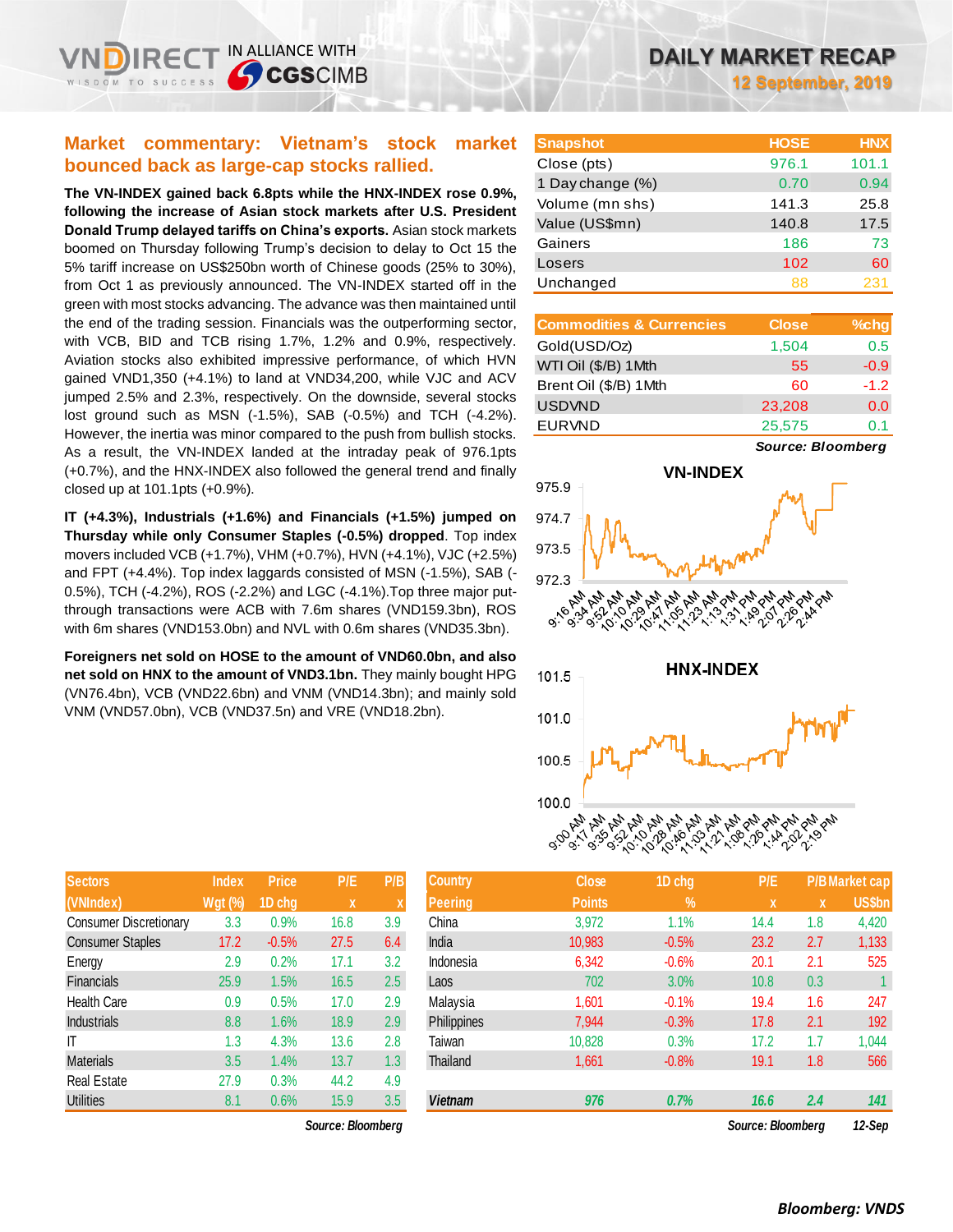#### **Market News**

**Oil pares slump as China tariff delay follows signs of Iran thaw.** Donald Trump is stirring up the oil market again as a move to delay the next tariff increase on China pushed prices higher after they tumbled on signs he's prepared to ease sanctions against major producer Iran. Futures added as much as 1.1% in New York after falling 2.9% on Wednesday, the biggest drop in four weeks. Trump said he was postponing the imposition of extra tariffs on Chinese goods by two weeks, offering a glimmer of hope for global demand. The U.S. President discussed moderating penalties on Iran at the Oval Office on Monday to help secure a meeting with his counterpart Hassan Rouhani later this month, according to three people familiar with the matter. *(Bloomberg)*

**Vietnam marches towards 5G, but waveband not ready for 4G.** In order to license 5G, it is necessary to 'clear the way' by removing policy barriers to license 4G first. The work still has not been completed though it began several years ago. On Aug 9, Viettel announced the first trial transmission from its 5G station in Ho Chi Minh City and the plan to transmit from 10 stations in August. Prior to that, it made the first 5G call in Hanoi in May. Tao Duc Thang, deputy CEO of Viettel, said the trial will give information to Viettel to assess the waveband, coverage area and apps on 5G before it puts into commercial exploitation by 2020. Besides Viettel, the Ministry of Information and Communication (MIC) also licensed MobiFone and VNPT-VinaPhone to try 5G. Mobile network operators want to try new technology not just because they want to keep up pace with the world, but also because they strive to satisfy the growing data usage needs of mobile users. In theory, 5G technology allows access speed tens of times higher than 4G, while 4G has the speed tens of times higher than 3G. Mobile network operators want to be ready to be able to provide services soon after they get official licences. While the operators are preparing to deploy 5G, they still have not received licences to use 4G waveband. In fact, mobile network operators are providing 4G services, but on abundant waveband, or waveband granted before to develop 2G (1800 Mhz) and 3G (2100 Mhz). That is why subscribers complain that 4G services have low speed, nearly the same as 3G. The waveband granting in Vietnam is divided into two phases. Before the Radio Frequency Law took effect on July 1, 2010, the granting was implemented based on firms' capability and demand. After the law took effect, the wavebands with high economic value is granted based on auction, or competition. However, since the law took effect, Vietnam has not granted any new waveband. The frequency bands being used by network operators were all granted before. The waveband for 3G was granted through competition in 2008, while 4G waveband will be granted. To date, 2600 Mhz waveband still cannot be put into auction. Meanwhile, mobile network operators all said with the current number of 4G, they don't have sufficient waveband to develop 4G subscribers. The 4G quality is still not good and is partially because of the lack of wavebands. *(Vietnamnews.net)*

**Experts upbeat about Vietnam's consumption outlook.** Vietnam's private consumption growth will remain strong, supported by improvements in the labour market as youth unemployment falls, minimum wages grow and lower inflation levels prevail, experts forecast. Finance expert Nguyen Tri Hieu told Viet Nam News that improvements in the country's labour market would be the key force driving private consumption growth while lower levels of inflation would also boost spending. According to reports from the General Statistics Office (GSO), labour market data for the second quarter of this year showed a decline in youth urban unemployment to 9.8% from 10.6% in the first quarter while overall urban unemployment remained stable at 3.1%. Vietnam's unemployment rate is forecast low, at 3.4% of the total labour force in 2019 for all demographic groups, remaining constant from 2018. This level is projected to be retained over medium terms to 2023. The continued structural shift in manufacturing facilities from China to Vietnam, which is being expedited by uncertainty from the U.S.-China trade war and the signing of the EU-Vietnam Free Trade Agreement on Jun 30 this year, has also provided a boost to the Vietnamese economy and improves the employment outlook. Besides, further underpinning the positive consumer outlook is the fact that minimum wage growth continues to increase, albeit at a slower rate. After a growth of 7.3% and 6.5% recorded in 2017 and 2018, respectively, the National Wage Council has continually increased the minimum wage by an average of 5.3% in 2019. In 2019, minimum wages range from VND2.92m (US\$125) to VND4.2m, compared with VND2.8m and VND4.0m of 2018. "Consumption of local people, especially the young, has been increasing significantly, given by the rising incomes and enhanced living standards," Hieu said. According to Euromonitor, per capita disposable income was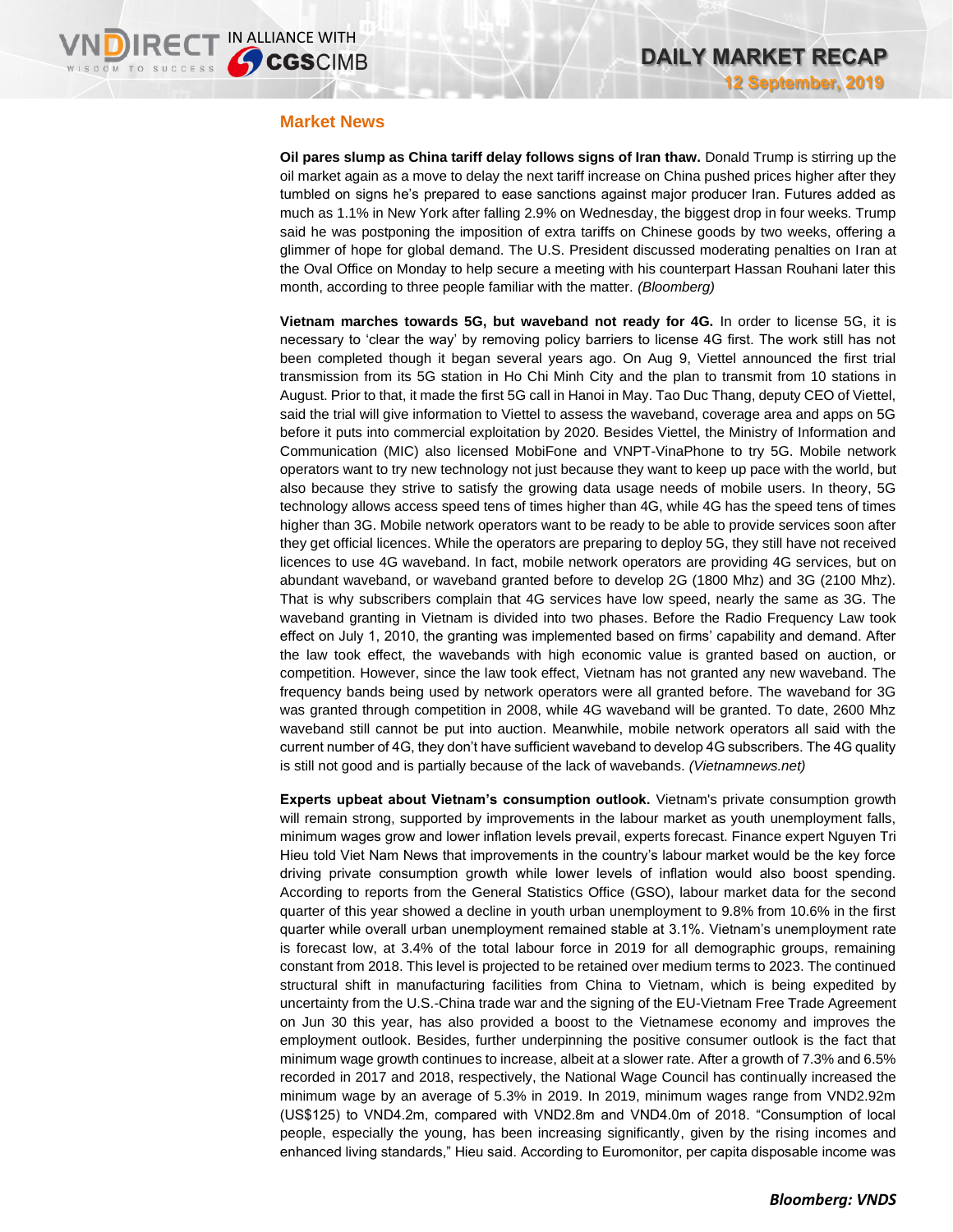

at more than VND40m last year and expects an average growth of 5.9% annually in the 2019-30 period, leading to corresponding growth of consumer spending. The middle-income class is also increasing rapidly and it was forecast that 49% of households will have an annual disposable income of between \$5,000 and \$15,000, up from 33.8% in 2018. Meanwhile, the country's inflationary pressures remain under control, providing further stimulus for spending. GSO data showed that the country's inflation cooled to 2.57% in August 2019, from 3.52% in August 2018. The rate was the lowest rise for the past three years. In 2019, inflation is projected to average at 2.9%, buoyed by weak transport inflation due to a drop in average oil prices in the year. The factors highlighted above are already having a positive impact on retail sales. In GSO's data release, retail sales grew 11.6% in July 2019, up from 11.1% in July 2018. Indicative of an improving outlook over 2019 is the broader uptick in retail sales, with growth of 11.9% average annually over the first seven months of 2019, up from 10.2% over the same period in 2018. Analysts from Fitch Solutions Macro Research recently also forecast although slightly cooling this year, private consumption growth in Vietnam would remain robust, expanding by 6.5% in 2019 and picking up to 6.8% in 2020. "Retail sales in Vietnam have recorded double-digit growth rates and we expect this to hold over 2019. We highlight Vietnam as one of the most promising consumer markets in Asia Pacific, along with Indonesia, the Philippines, India and China," Fitch analysts noted. According to Hieu, local consumption will continually support Vietnam's economic growth, especially when the global market slows and is becoming volatile. "Robust domestic consumption will be an important driver for the country's growth and help reduce dependence on exports," Hieu said. *(Vietnamnews.vn)*

## **Notable Corporate Events**

**PVI Holdings (PVI VN-HNX) – Share purchased:** HDI Global SE said it has successfully purchased more than 2.8m shares in PVI holding on Sep 3, raising its ownership in the firm to 41.1% from 39.8%. *(Cafef.vn)*

**FPT Corporation (FPT VN) - 8M19 preliminary business results:** FPT's revenue and profit before tax (PBT) in August 2019 achieved VND2,289bn (+17.1% yoy) and VND454bn (+29.9% yoy), respectively, the company said. Hence, for 8M2019, consolidated revenue reached VND 17,032 billion (+21.1% yoy) and PBT reached VND2,992bn (+27.9% yoy). The technology segment generated VND9,530bn (+25.9% yoy) in revenue and VND1,237 (+43,4% yoy) in PBT, of which revenue and PBT of overseas market reached VND6,678bn (+34.8% yoy) and VND1,064bn (+37,6% yoy), respectively. Simultaneously, the telecommunication segment produced VND6.678bn (+17.3% yoy) in total revenue and VND1128bn (+13.5% yoy) to total PBT. *(ndh.vn)*

*<to be continued>*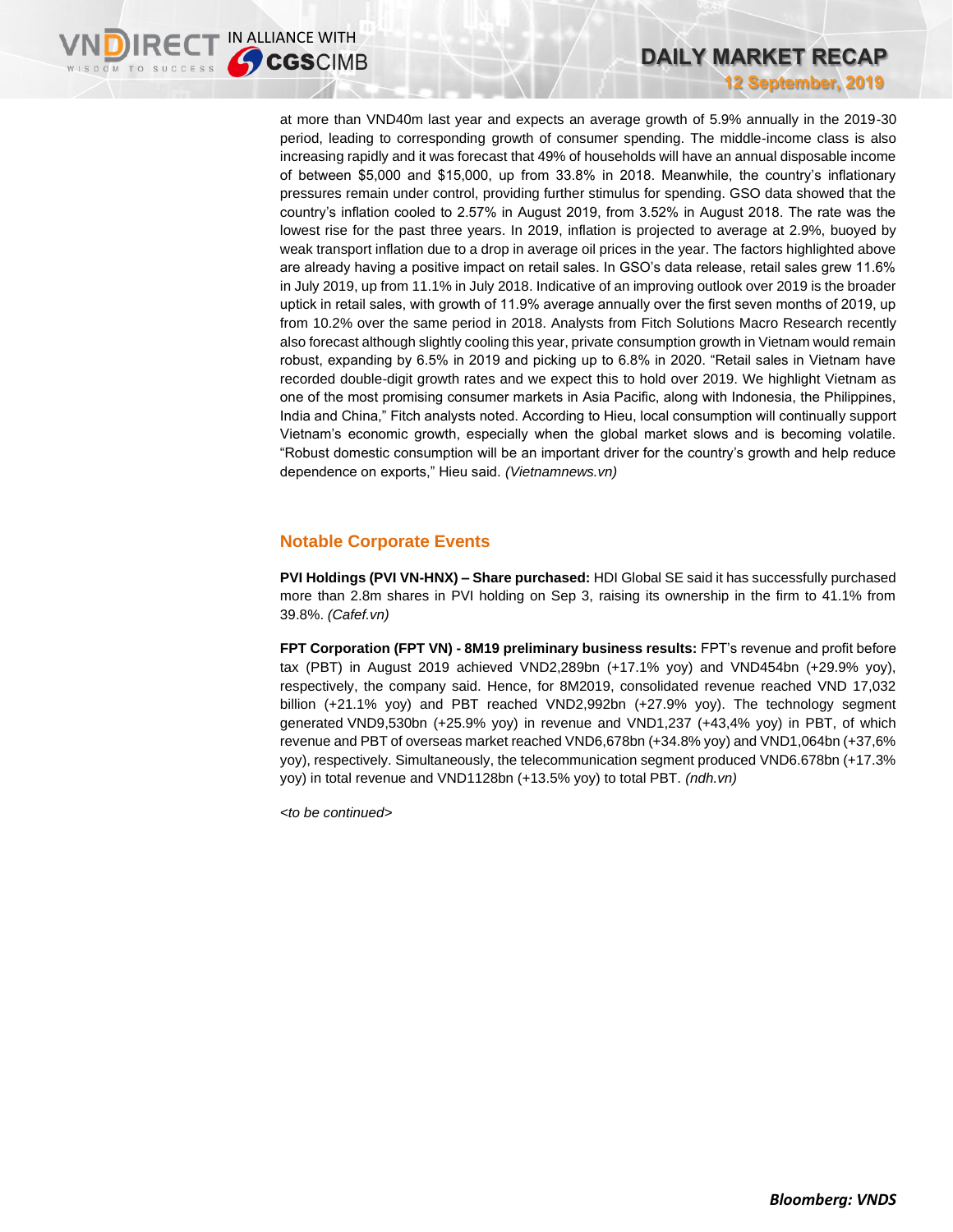**12 September, 2019**

# **COVERAGE SUMMARY**

WISDOM TO SUCCESS

VND

IRECT IN ALLIANCE WITH

| Ticker          | <b>Close</b><br>price | <b>Adjusted</b><br>target<br>price | <b>Dividend</b><br>yield | <b>Potential</b><br>return | <b>Rating</b> | Investment thesis summary/Update                                                                                                                                                                                                                                                                                                                                                                                                                                                                                                       | <b>Latest</b><br>report |
|-----------------|-----------------------|------------------------------------|--------------------------|----------------------------|---------------|----------------------------------------------------------------------------------------------------------------------------------------------------------------------------------------------------------------------------------------------------------------------------------------------------------------------------------------------------------------------------------------------------------------------------------------------------------------------------------------------------------------------------------------|-------------------------|
| PC <sub>1</sub> | 21,100                | 24,500                             | 0.0%                     | 16.1%                      | <b>ADD</b>    | 1. Robust backlog in 2019F. According to the company, the total<br>backlog of the grid erection and installation segment is estimated<br>at VND2,829bn at the beginning of 2019<br>2. Promising outlook for hydropower segment. Investments in<br>hydropower have gradually helped improved PC1's earnings<br>quality thanks to high margins and recurring, stable revenues.                                                                                                                                                           | <b>Link</b>             |
| <b>LPB</b>      | 7,400                 | 10,000                             | 0.0%                     | 35.1%                      | ADD           | 1. LPB has embarked on an extensive branch network expansion<br>initiative that is unmatched by other banks.<br>2. Potential for a boost in fee income from bancassurance.<br>3. LPB is considering migrating to HOSE. A listing on HOSE will<br>increase liquidity for LPB<br>4. High dividend yield on a low valuation.                                                                                                                                                                                                              | Link                    |
| <b>NLG</b>      | 28,700                | 39,600                             | 1.7%                     | 39.7%                      | <b>ADD</b>    | 1. Project delay has led to haircut of our FY18F presales estimate.<br>2. Project licenses bode well for FY19F launches.<br>3. New land parcel acquired in Dec to support long term growth.                                                                                                                                                                                                                                                                                                                                            | <b>Link</b>             |
| <b>ACV</b>      | 71,500                | 105,000                            | 0.0%                     | 46.9%                      | ADD           | 1. ACV is a robust long-term bet on the aviation growth story than<br>even a basket of domestic airline stocks.<br>2. MOT's divestment of ACV stake to be a significant catalyst.<br>3. High return on capital and superior growth prospects justify<br>valuation premium.                                                                                                                                                                                                                                                             | Link                    |
| <b>DPM</b>      | 12,950                | 17,300                             | 7.7%                     | 41.3%                      | <b>ADD</b>    | 1. Core urea business could face near-term margin pressure due<br>to the expected increases in gas input prices, which will outweigh<br>ASP recovery, in our view.<br>2. NH3-NPK project is the earnings growth driver over the next few<br>years, contributing 1.4-2.6tr annually to revenue starting from<br>2018F. However high interest expense and D&A burden could<br>result in annual losses in 2019-20F.<br>3. Pending VAT policy change in Vietnam is expected to boost<br>DPM's gross margin by 2-3% pts from 2019F onwards. | Link                    |
| QNS             | 30,300                | 44,300                             | 1.7%                     | 47.9%                      | ADD           | 1. QNS is the leading branded soymilk player in Vietnam and a<br>major sugar producer.<br>2. The company commanded 82% market share of the packaged<br>soymilk market and accounted for around 10% of total nationwide<br>sugar supply in 2017.                                                                                                                                                                                                                                                                                        | Link                    |
| <b>LTG</b>      | 23,400                | 27,300                             | 6.8%                     | 23.5%                      | <b>ADD</b>    | 1. Market leader in the CPC segment with 21% market share (vs.<br>second largest player VFG with 8.3% market share). LTG could<br>easily maintain the market leadership in the segment thanks to (1)<br>extensive distribution network, and (2) established long-term<br>relationships with suppliers.<br>2. Long-term strategy is to focus on the Agrifood segment with<br>high potential in export markets such as China, Philippines,<br>Indonesia, etc.<br>3. LTG is trading far below its domestic peers.                         | Link                    |
| νсв             | 79,500                | 83,200                             | $1.0\%$                  | 5.7%                       | HOLD          | 1. Solid core earnings growth with earnings from divestment and<br>bancassurance deals creating uncaptured upside<br>2. Strongly positioned to penetrate the retail banking segment.<br>3. Well-regarded bank with best-in-class asset quality and strong<br>deposit franchise.<br>4. Successful private placement enhanced capital buffers.                                                                                                                                                                                           | <u>Link</u>             |
| <b>MBB</b>      | 23,100                | 34,000                             | 0.0%                     | 47.2%                      | <b>ADD</b>    | 1. Solid earnings on improving NIM and strong fee income growth<br>with huge room to continue to boost asset yields.<br>2. Continued shift towards retail lending supports NIM expansion.<br>3. Dynamic strategy to boost fee income.<br>4. Prudent risk management evinced by a clean balance sheet<br>1. The leading market player in consumer finance with high returns                                                                                                                                                             | <u>Link</u>             |
| <b>VPB</b>      | 20,500                | 21,200                             | $0.0\%$                  | 3.4%                       | <b>HOLD</b>   | on capital.<br>2. Stricter credit controls hampered earnings growth in FY18.<br>3. More digitalisation initiatives to grow fee income and cut costs.<br>VPB has launched a new digital platform in SME banking, retail<br>banking and consumer finance.                                                                                                                                                                                                                                                                                | Link                    |
| <b>TCM</b>      | 22,600                | 28,200                             | 2.3%                     | 27.1%                      | <b>ADD</b>    | 1. The only vertically-integrated textile manufacturer in Vietnam.<br>2. Sears's bankruptcy will dent FY18 and FY19F earnings.<br>3. EVFTA is expected to confer a competitive advantage to TCM<br>due to "Fabric forward Rules of Origin"                                                                                                                                                                                                                                                                                             | <b>Link</b>             |
| <b>HPG</b>      | 22,550                | 26,139                             | 0.0%                     | 15.9%                      | ADD           | 1. We believe HPG will further consolidate its domestic market<br>share.<br>2. Higher sales volume but lower ASP<br>3. Slight delay and capex overruns on the second phase of Dung<br>Quat Steel Complex project.                                                                                                                                                                                                                                                                                                                      | Link                    |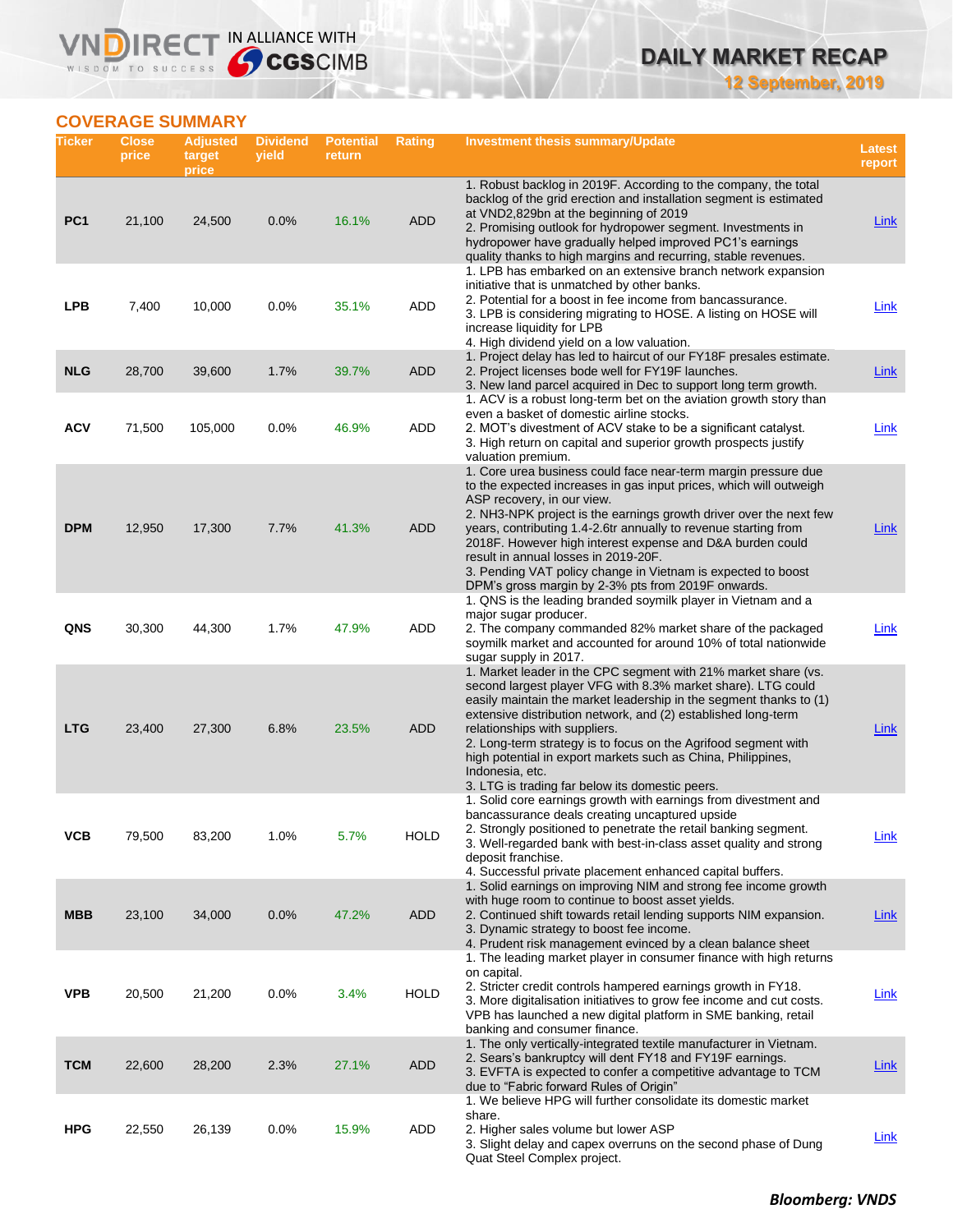**12 September, 2019**

| Ticker     | <b>Close</b><br>price | <b>Adjusted</b><br>target<br>price | <b>Dividend</b><br>yield | <b>Potential</b><br>return | Rating        | Investment thesis summary/Update                                                                                                                                                                                                                                                                                                                                                                                                                                                    | Latest<br>report |
|------------|-----------------------|------------------------------------|--------------------------|----------------------------|---------------|-------------------------------------------------------------------------------------------------------------------------------------------------------------------------------------------------------------------------------------------------------------------------------------------------------------------------------------------------------------------------------------------------------------------------------------------------------------------------------------|------------------|
| <b>PVT</b> | 17,750                | 21,000                             | 5.9%                     | 24.2%                      | <b>ADD</b>    | 1. A beneficiary of secular oil and gas demand growth in Vietnam<br>with stable cash flow and a robust business model.<br>2. PVT boasts a stable business model with assured annual<br>transportation volumes and long-term charter rates.<br>3. We see the ongoing fleet rejuvenation benefitting PVT's long-<br>term prospects.                                                                                                                                                   | Link             |
| <b>STK</b> | 21,600                | 25,200                             | 7.0%                     | 23.6%                      | ADD           | 1. Second-largest synthetic fiber manufacturer in Vietnam.<br>2. STK is a direct beneficiary of CPTPP and the US-China trade<br>war.<br>3. Trang Bang 5 (TB5) project's commercial operations will start in<br>1Q19F.                                                                                                                                                                                                                                                               | Link             |
| <b>AAA</b> | 16,350                | 25,300                             | 12.4%                    | 67.2%                      | <b>ADD</b>    | 1. AAA is the largest plastic packaging manufacturer and exporter<br>in South East Asia, with current production capacity of 8,000<br>tonnes/month.<br>2. AAA will be able to capture market share globally in countries<br>such as Japan and the U.S.<br>3. AAA aims to expand its production and adopt effective cost<br>controls.                                                                                                                                                | Link             |
| <b>PNJ</b> | 80,400                | 88,000                             | 2.8%                     | 12.3%                      | <b>HOLD</b>   | 1. PNJ is leading the jewellery market in Vietnam with an<br>estimated 30% market share in the branded segment in 2018, per<br>management.<br>2. Extensive store network and still expanding.<br>3. Sustained momentum at PNJ Gold and anticipated turnaround<br>at PNJ Silver to drive strong topline growth.                                                                                                                                                                      | <b>Link</b>      |
| <b>KDH</b> | 23,900                | 28,300                             | 2.1%                     | 20.5%                      | <b>ADD</b>    | 1. KDH owns 500ha land bank in the inner city area of HCMC<br>following its recent merger with Binh Chanh Construction &<br>Investment (BCI, Unlisted).<br>2. Its strategy to develop mid-range condos and gated townhouse<br>communities makes for a diversified range of products and lowers<br>market risk.<br>3. We believe KDH's high quality housing developments have<br>helped it to establish its brand name among prospective buyers,<br>driving strong sales absorption. | Link             |
| <b>DCM</b> | 8,430                 | 9,900                              | 10.7%                    | 28.1%                      | ADD           | 1. Parent company PVN guarantees 12% ROE for the company's<br>urea operations in FY15-18F, protecting DCM from adverse<br>market movements.<br>2. Changes to Vietnam's VAT policy in 2018-19F could help<br>expand DCM's gross margin by 3-4% from 2019F onwards, in our<br>view.<br>3. Uncertainty around 2019F input gas price policy, however, is a<br>major risk that could counter positive effects of VAT policy change.                                                      | Link             |
| <b>VTP</b> | 134,000               | 111,000                            | 1.1%                     | $-16.0%$                   | <b>REDUCE</b> | 1. High growth company in a fast-evolving industry.<br>2. VTP's market share gains can be attributed to advanced<br>technology and strong infrastructure.<br>3. VTP's core sales is expected to grow at a CAGR of 48.5% to<br>2020.<br>4. Healthy financial status with strong cash reserves and high<br>ROE.                                                                                                                                                                       | Link             |
| <b>ACB</b> | 22,200                | 30,400                             | 4.5%                     | 41.4%                      | ADD           | 1. Well-established retail brand name and customer base.<br>2. Large retail customer base enables a strong fee income<br>franchise.<br>3. Legacy issues resolved, resulting in a healthy balance sheet.                                                                                                                                                                                                                                                                             | <b>Link</b>      |
| <b>GAS</b> | 99,300                | 105,700                            | 5.8%                     | 12.3%                      | <b>HOLD</b>   | 1. Flat oil price outlook could weigh on sales growth<br>2. Depleting gas supply puts pressure on input costs<br>3. Demand and capacity expansion to partly offset rising costs                                                                                                                                                                                                                                                                                                     | <b>Link</b>      |
| <b>PVS</b> | 19,700                | 24,600                             | 3.6%                     | 28.4%                      | ADD           | 1. A diversified oilfield services company with strong financial<br>health<br>2. Key beneficiary of Vietnam's push for renewed dry gas reserves<br>3. Strong earnings growth expected in FY18-21F                                                                                                                                                                                                                                                                                   | Link             |
| <b>PVD</b> | 17,700                | 17,400                             | 0.0%                     | $-1.7%$                    | <b>HOLD</b>   | 1. PVD's rig fleet as young enough to benefit from anticipated<br>global oilfield services market upturn<br>2. We differ in expecting PVD's profitability to turn around in FY19-<br>21F                                                                                                                                                                                                                                                                                            | <b>Link</b>      |
| MSH        | 56,600                | 66,600                             | 6.5%                     | 24.1%                      | ADD           | 1. MSH leads position in apparel manufacturing industry, solidified<br>by a strong customer base of global premium fashion brands.<br>2. A change in product mix with larger contribution from high-<br>margin FOB (Free on Board) apparel production is expected to be<br>the near-term growth driver.                                                                                                                                                                             | <b>Link</b>      |

**VNDIRECT IN ALLIANCE WITH** 

WISDOM TO SUCCESS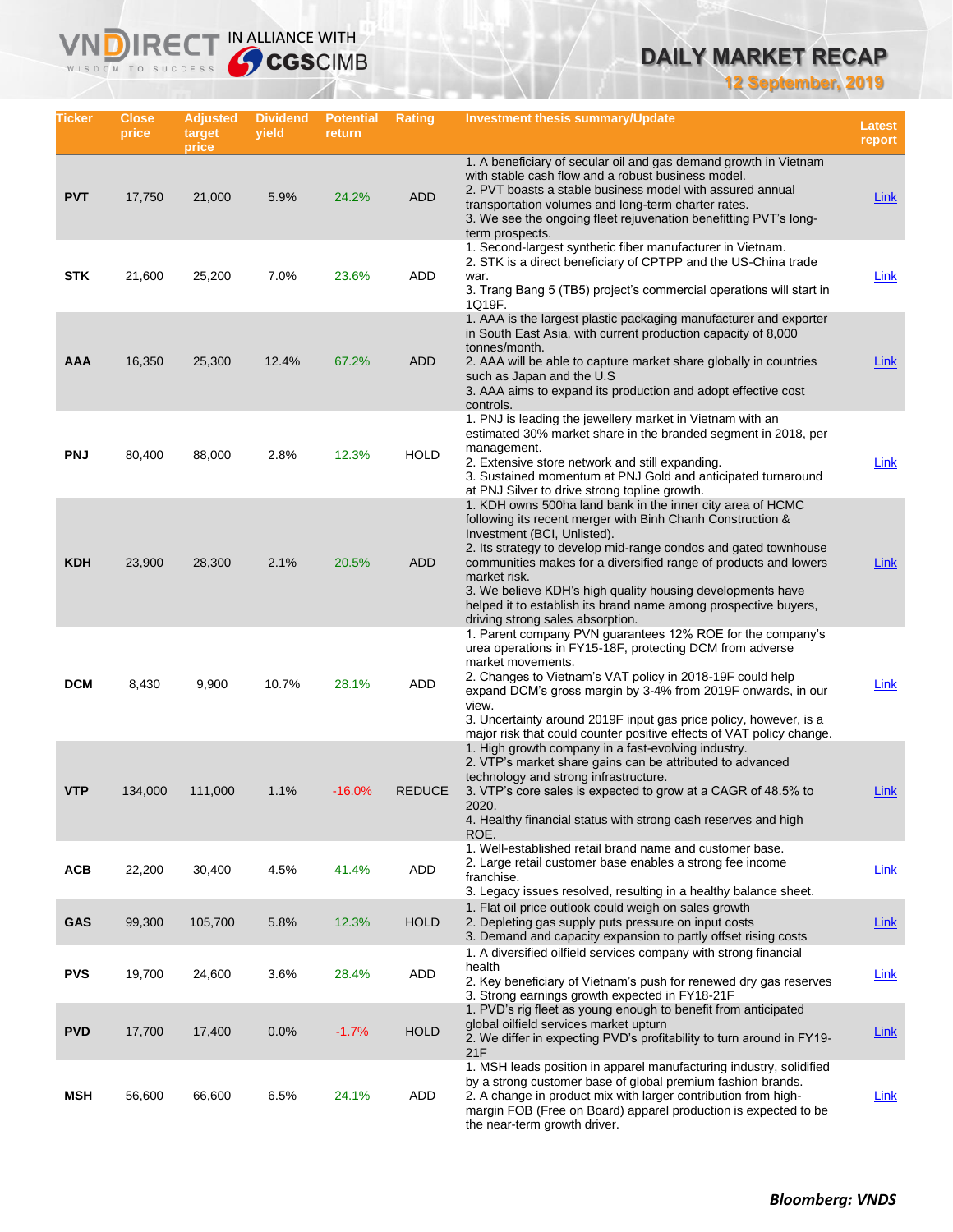**12 September, 2019**

| <b>Ticker</b> | Close,<br>price | <b>Adjusted</b><br>target<br>price | <b>Dividend</b><br>yield | <b>Potential</b><br>return | <b>Rating</b> | <b>Investment thesis summary/Update</b>                                                                                                                                                                                                                                                                                                             | <b>Latest</b><br>report |
|---------------|-----------------|------------------------------------|--------------------------|----------------------------|---------------|-----------------------------------------------------------------------------------------------------------------------------------------------------------------------------------------------------------------------------------------------------------------------------------------------------------------------------------------------------|-------------------------|
| <b>MWG</b>    | 116,800         | 140,700                            | 1.3%                     | 21.8%                      | <b>ADD</b>    | 1. Mobile World Investment Corporation (MWG) is the largest<br>consumer electronics retailer in term of both revenue and<br>earnings.<br>2. We see long-term potential in the grocery retail business,<br>underpinned by: 1) high-growth segment to lure both local and<br>foreign retailers; and 2) improving performance of BHX in late-<br>2018. | Link                    |
| <b>POW</b>    | 12,400          | 18,334                             | 0.0%                     | 47.9%                      | ADD           | 1. The leading gas-fired power producer in Vietnam<br>2. Riding the anticipated power shortage in the South of Vietnam<br>3. Well-positioned to excel in the competitive electricity market<br>4. Vigorous 2019F outlook, solid EPS growth of 16.6% over FY18-<br>21F                                                                               | Link                    |
| <b>TCB</b>    | 21,950          | 27,400                             | 0.0%                     | 24.8%                      | <b>ADD</b>    | 1. Unique ecosystem banking approach that is unmatched by<br>rivals.<br>2. TCB has the strongest and most diversified non-II franchise.<br>3. Advanced technology enables customer-centric system.<br>4. Potential re-rating catalysts and downside risks.                                                                                          | Link                    |
| <b>PPC</b>    | 25,000          | 27,879                             | 10.0%                    | 21.6%                      | ADD           | 1. Stable operation despite its aged power plants<br>2. Reduced exposure to coal shortage risk<br>3. Decent dividend story                                                                                                                                                                                                                          | Link                    |
| <b>VIB</b>    | 17,300          | 21,200                             | 2.8%                     | 25.4%                      | <b>ADD</b>    | 1. Rising retail lending exposure bolstered earning growth<br>2. VIB is active in product innovation and technology development                                                                                                                                                                                                                     | <b>Link</b>             |

**VNDIRECT IN ALLIANCE WITH**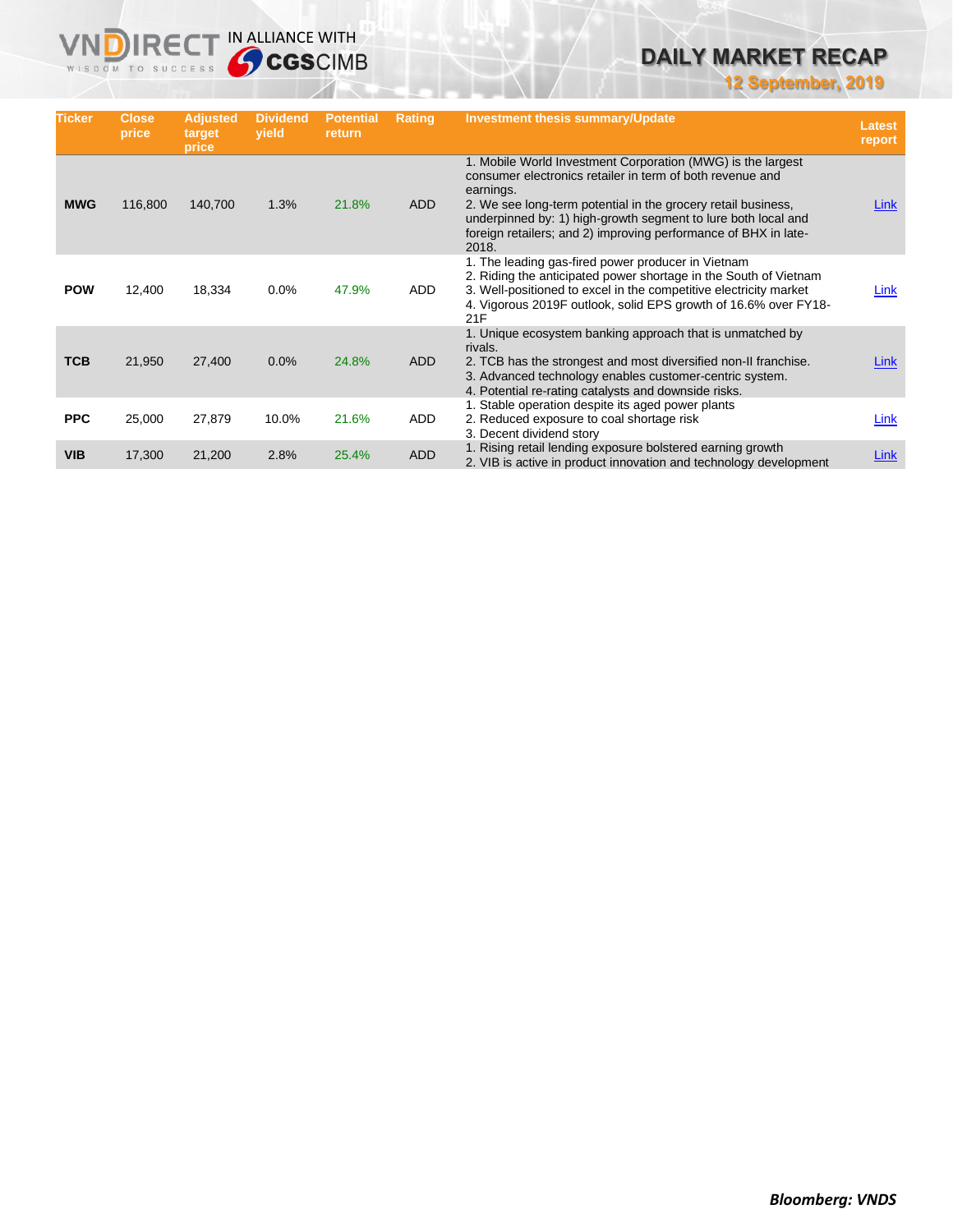### **MARKET MOVEMENTS**

WISDOM TO SUCCESS

| <b>HOSE</b>        |              |       |      |         |            |                    |              | <b>HNX</b> |         |         |              |
|--------------------|--------------|-------|------|---------|------------|--------------------|--------------|------------|---------|---------|--------------|
| <b>Top gainers</b> |              |       |      |         | <b>VND</b> | <b>Top gainers</b> |              |            |         |         | <b>VND</b>   |
| <b>Ticker</b>      | Last         | Chg   | %chq | Vol.    | Index      | Ticker             | Last         | Chg        | $%$ chq | Vol.    | <b>Index</b> |
|                    | <b>Price</b> |       |      |         | impact     |                    | <b>Price</b> |            |         |         | impact       |
| <b>EMC</b>         | 13,050       | 850   | 6.97 | 20      | 0.004      | VIG                | 1.000        | 100        | 11.11   | 271.700 | 0.003        |
| <b>VNE</b>         | 3,380        | 220   | 6.96 | 184.150 | 0.006      | <b>DTD</b>         | 15,400       | 1,400      | 10.00   | 254,000 | 0.023        |
| <b>DBD</b>         | 53,100       | 3,450 | 6.95 | .22MLN  | 0.053      | <b>HPM</b>         | 8.900        | 800        | 9.88    | 100     | 0.000        |
| <b>TDC</b>         | 9,090        | 590   | 6.94 | 183.420 | 0.017      | SCI                | 16,700       | 1,500      | 9.87    | 129,900 | 0.008        |
| <b>TTE</b>         | 13,150       | 850   | 6.91 | 130     | 0.007      | IDJ                | 5,600        | 500        | 9.80    | 205,100 | 0.017        |
|                    |              |       |      |         |            |                    |              |            |         |         |              |

**VNDIRECT IN ALLIANCE WITH** 

| Top gainers |              |       |         |         | VND          | Top gainers   |              |       |         |         | <b>VND</b> |
|-------------|--------------|-------|---------|---------|--------------|---------------|--------------|-------|---------|---------|------------|
| Ticker      | Last         | Chg   | $%$ chg | Vol.    | <b>Index</b> | <b>Ticker</b> | Last         | Chg   | $%$ chq | Vol.    | Index      |
|             | <b>Price</b> |       |         |         | impact       |               | <b>Price</b> |       |         |         | impact     |
| <b>EMC</b>  | 13.050       | 850   | 6.97    | 20      | 0.004        | VIG           | 1.000        | 100   | 11.11   | 271.700 | 0.003      |
| <b>VNE</b>  | 3,380        | 220   | 6.96    | 184.150 | 0.006        | <b>DTD</b>    | 15.400       | 1.400 | 10.00   | 254,000 | 0.023      |
| DBD         | 53,100       | 3.450 | 6.95    | 1.22MLN | 0.053        | <b>HPM</b>    | 8.900        | 800   | 9.88    | 100     | 0.000      |
| TDC         | 9,090        | 590   | 6.94    | 183.420 | 0.017        | SCI           | 16.700       | 1,500 | 9.87    | 129,900 | 0.008      |
| TTE         | 13,150       | 850   | 6.91    | 130     | 0.007        | IDJ           | 5,600        | 500   | 9.80    | 205,100 | 0.017      |
|             |              |       |         |         |              |               |              |       |         |         |            |

| <b>Top losers</b> |              |          |         |        | <b>VND</b> | <b>Top losers</b> |              |          |          |         | <b>VND</b> |
|-------------------|--------------|----------|---------|--------|------------|-------------------|--------------|----------|----------|---------|------------|
| <b>Ticker</b>     | Last         | Chg      | $%$ chq | Vol.   | Index      | Ticker            | Last         | Chg      | %chq     | Vol.    | Index      |
|                   | <b>Price</b> |          |         |        | impact     |                   | <b>Price</b> |          |          |         | impact     |
| <b>RIC</b>        | 5.220        | $-390$   | $-6.95$ | 1.940  | $-0.003$   | <b>DPS</b>        | 400          | $-100$   | $-20.00$ | 4.700   | $-0.003$   |
| <b>TDW</b>        | 22,350       | $-1,650$ | $-6.88$ | 30     | $-0.004$   | <b>ACM</b>        | 500          | $-100$   | $-16.67$ | 174,300 | $-0.005$   |
| <b>FTM</b>        | 5.690        | $-420$   | $-6.87$ | 33.620 | $-0.006$   | <b>DZM</b>        | 2.700        | $-300$   | $-10.00$ | 100     | $-0.001$   |
| <b>CIG</b>        | 2,000        | $-140$   | $-6.54$ | 13,260 | $-0.001$   | <b>VHE</b>        | 10.100       | $-1.100$ | $-9.82$  | 15.600  | $-0.005$   |
| <b>VMD</b>        | 20,100       | $-1.400$ | $-6.51$ | 240    | $-0.006$   | DPC               | 16.100       | $-1,700$ | $-9.55$  | 100     | $-0.002$   |

| <b>Top index movers</b> |                      |       |         |         | <b>VND</b>      | Top index movers |                      |       |         |         | <b>VND</b>      |
|-------------------------|----------------------|-------|---------|---------|-----------------|------------------|----------------------|-------|---------|---------|-----------------|
| <b>Ticker</b>           | Last<br><b>Price</b> | Chg   | $%$ chq | Vol.    | Index<br>impact | <b>Ticker</b>    | Last<br><b>Price</b> | Chg   | $%$ chq | Vol.    | Index<br>impact |
| <b>VCB</b>              | 79.500               | .300  | .66     | 800.240 | 1.424           | <b>ACB</b>       | 22,200               | 400   | 1.83    | 621.200 | 0.669           |
| <b>VHM</b>              | 86,900               | 600   | 0.70    | 289.830 | 0.593           | <b>PVS</b>       | 19.700               | 400   | 2.07    | 1.70MLN | 0.100           |
| <b>HVN</b>              | 34.200               | 1.350 | 4.11    | 468.280 | 0.565           | VCS              | 86.700               | 2,000 | 2.36    | 245.900 | 0.067           |
| <b>VJC</b>              | 137,000              | 3,400 | 2.54    | 677.330 | 0.544           | <b>DHT</b>       | 41,900               | 2,100 | 5.28    | 105.600 | 0.035           |
| <b>FPT</b>              | 56.500               | 2.400 | 4.44    | 3.80MLN | 0.481           | CEO              | 10.300               | 200   | 1.98    | 2.14MLN | 0.032           |

| <b>VND</b><br><b>Top index laggers</b> |              |          |         |                  |              |  |  |  |  |  |  |  |
|----------------------------------------|--------------|----------|---------|------------------|--------------|--|--|--|--|--|--|--|
| <b>Ticker</b>                          | Last         | Cha      | %chq    | Vol.             | <b>Index</b> |  |  |  |  |  |  |  |
|                                        | <b>Price</b> |          |         |                  | impact       |  |  |  |  |  |  |  |
| <b>MSN</b>                             | 76,800       | $-1,200$ | $-1.54$ | 291.870          | $-0.414$     |  |  |  |  |  |  |  |
| <b>SAB</b>                             | 261,200      | $-1,300$ | $-0.50$ | 8.240            | $-0.246$     |  |  |  |  |  |  |  |
| <b>TCH</b>                             | 23,000       | $-1,000$ | $-4.17$ | 2.90MLN          | $-0.107$     |  |  |  |  |  |  |  |
| <b>ROS</b>                             | 26,700       | $-600$   |         | $-2.20$ 14.49MLN | $-0.101$     |  |  |  |  |  |  |  |
| <b>LGC</b>                             | 39,000       | $-1,650$ | -4.06   | 10               | $-0.094$     |  |  |  |  |  |  |  |

|            | <b>Top index movers</b> |       |         |         | <b>VND</b>   | <b>VND</b><br><b>Top index movers</b> |              |       |         |         |              |  |  |
|------------|-------------------------|-------|---------|---------|--------------|---------------------------------------|--------------|-------|---------|---------|--------------|--|--|
| Ticker     | Last                    | Chg   | $%$ chq | Vol.    | <b>Index</b> | Ticker                                | Last         | Chg   | $%$ chg | Vol.    | <b>Index</b> |  |  |
|            | <b>Price</b>            |       |         |         | impact       |                                       | <b>Price</b> |       |         |         | impact       |  |  |
| VCB        | 79,500                  | 1,300 | 1.66    | 800.240 | 1.424        | ACB                                   | 22,200       | 400   | 1.83    | 621.200 | 0.669        |  |  |
| <b>VHM</b> | 86,900                  | 600   | 0.70    | 289,830 | 0.593        | <b>PVS</b>                            | 19,700       | 400   | 2.07    | 1.70MLN | 0.100        |  |  |
| <b>HVN</b> | 34,200                  | 1,350 | 4.11    | 468.280 | 0.565        | <b>VCS</b>                            | 86,700       | 2,000 | 2.36    | 245.900 | 0.067        |  |  |
| <b>VJC</b> | 137,000                 | 3,400 | 2.54    | 677,330 | 0.544        | <b>DHT</b>                            | 41,900       | 2,100 | 5.28    | 105,600 | 0.035        |  |  |
| <b>FPT</b> | 56.500                  | 2.400 | 4.44    | 3.80MLN | 0.481        | CEO                                   | 10.300       | 200   | 1.98    | 2.14MLN | 0.032        |  |  |

| <b>VND</b><br><b>Top index laggers</b> |              |          |         |                  |              | <b>Top index laggers</b> |              |          |         |         |              |  |
|----------------------------------------|--------------|----------|---------|------------------|--------------|--------------------------|--------------|----------|---------|---------|--------------|--|
| Ticker                                 | Last         | Chg      | $%$ chq | Vol.             | <b>Index</b> | Ticker                   | Last         | Chg      | $%$ chq | Vol.    | <b>Index</b> |  |
|                                        | <b>Price</b> |          |         |                  | impact       |                          | <b>Price</b> |          |         |         | impact       |  |
| <b>MSN</b>                             | 76.800       | $-1.200$ | $-1.54$ | 291.870          | $-0.414$     | <b>DGC</b>               | 25,700       | $-1.200$ | $-4.46$ | 280.800 | $-0.094$     |  |
| <b>SAB</b>                             | 261,200      | $-1,300$ | $-0.50$ | 8,240            | $-0.246$     | <b>CTX</b>               | 14,100       | $-1,400$ | $-9.03$ | 600     | $-0.029$     |  |
| тсн                                    | 23,000       | $-1.000$ | $-4.17$ | 2.90MLN          | $-0.107$     | <b>KLF</b>               | 1.200        | $-100$   | $-7.69$ | 192.200 | $-0.017$     |  |
| <b>ROS</b>                             | 26,700       | $-600$   |         | $-2.20$ 14.49MLN | $-0.101$     | <b>MBG</b>               | 16,800       | $-800$   | $-4.55$ | 41,600  | $-0.016$     |  |
| LGC                                    | 39,000       | $-1,650$ | $-4.06$ | 10               | $-0.094$     | <b>SHS</b>               | 6,700        | $-100$   | $-1.47$ | 557,700 | $-0.014$     |  |
|                                        |              |          |         |                  |              |                          |              |          |         |         |              |  |

| <b>Top liquidity</b> |              |        |         |         | <b>VND</b>   | <b>Top liquidity</b> |              |       |      |                   | <b>VND</b>   |
|----------------------|--------------|--------|---------|---------|--------------|----------------------|--------------|-------|------|-------------------|--------------|
| Ticker               | Last         | Chg    | %chq    | Val.    | <b>Index</b> | Ticker               | Last         | Chg   | %chq | Val.              | <b>Index</b> |
|                      | <b>Price</b> |        |         | (VNDbn) | impact       |                      | <b>Price</b> |       |      | (VNDbn)           | impact       |
| ROS                  | 26.700       | $-600$ | $-2.20$ | 384     | $-0.101$     | <b>PVS</b>           | 19.700       | 400   | 2.07 | 33                | 0.100        |
| <b>FPT</b>           | 56,500       | 2,400  | 4.44    | 212     | 0.481        | <b>CEO</b>           | 10,300       | 200   | 1.98 | 22                | 0.032        |
| HPG                  | 22,550       | 500    | 2.27    | 125     | 0.408        | <b>VCS</b>           | 86.700       | 2,000 | 2.36 | 21                | 0.067        |
| <b>MBB</b>           | 23,100       | 450    | 1.99    | 107     | 0.287        | <b>TNG</b>           | 18,500       | 500   | 2.78 | 17                | 0.023        |
| <b>MWG</b>           | 116,800      | 1,700  | 1.48    | 99      | 0.223        | <b>ACB</b>           | 22,200       | 400   | 1.83 | 14                | 0.669        |
|                      |              |        |         |         |              |                      |              |       |      | Source: Bloomberg |              |

*Source: Bloomberg*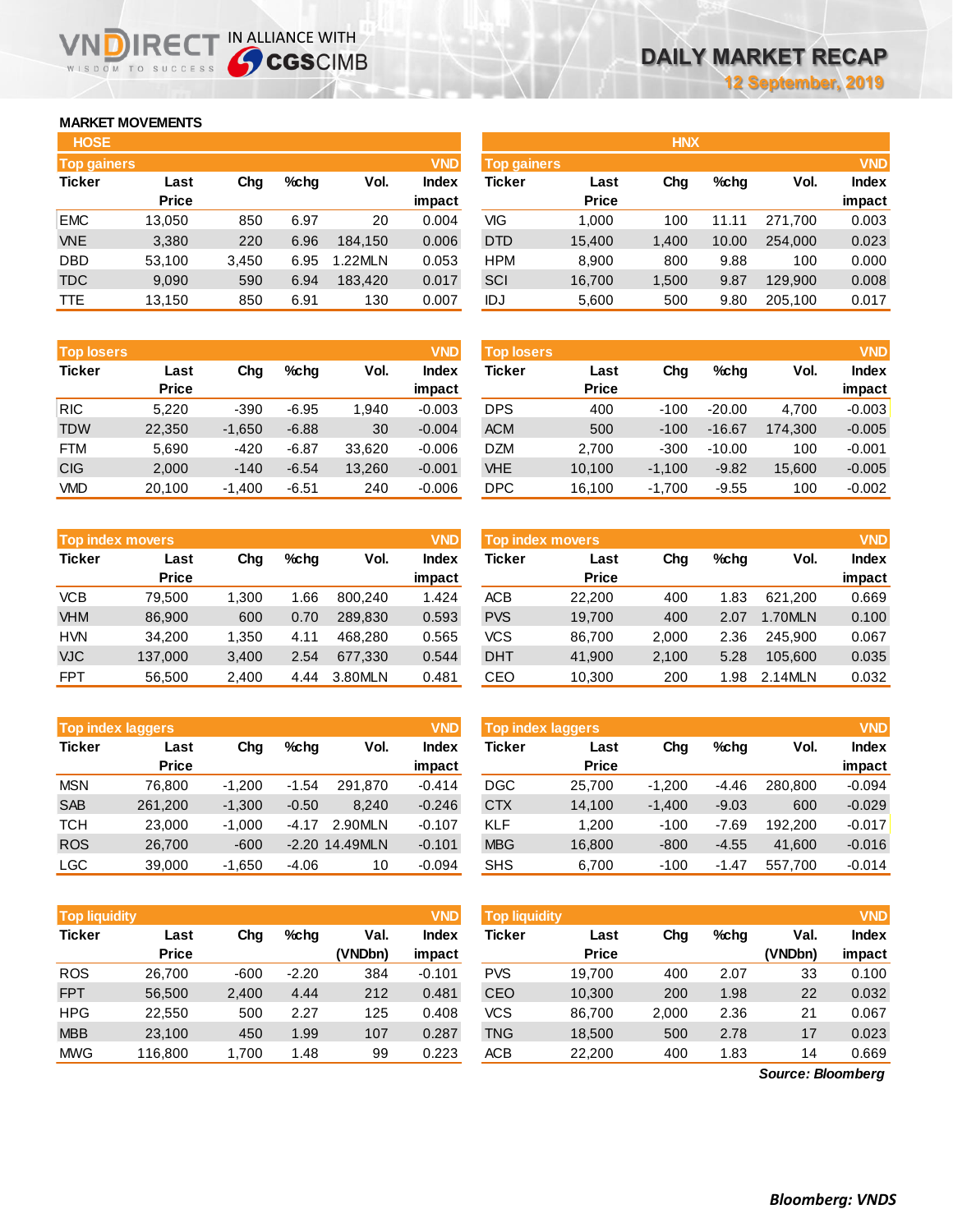#### **FOREIGN ACTIVITIES**

WISDOM TO SUCCESS

IN ALLIANCE WITH

| <b>Volume (Mn'shs)</b> | <b>HOSE</b> | <b>HNX</b> | Value (VND'bn)        | <b>HOSE</b> | <b>HNX</b> |
|------------------------|-------------|------------|-----------------------|-------------|------------|
| <b>BUY</b>             | 16.0        | 0.1        | <b>BUY</b>            | 527.7       | 1.0        |
| % of market            | 5.5%        | $0.4\%$    | % of market           | 7.8%        | 0.2%       |
| <b>SELL</b>            | 17.6        | 0.5        | <b>SELL</b>           | 587.6       | 4.1        |
| % of market            | 6.1%        | 1.8%       | % of market           | 8.7%        | 1.0%       |
| <b>NET BUY (SELL)</b>  | (1.6)       | (0.4)      | <b>NET BUY (SELL)</b> | (60.0)      | (3.1)      |

*Source: HSX, HNX*





| <b>Volume (MIn'shs)</b> | <b>HOSE</b> | <b>HNX</b> | Value (VND'bn)        | <b>HOSE</b> | <b>HNX</b>                  |
|-------------------------|-------------|------------|-----------------------|-------------|-----------------------------|
| <b>BUY</b>              | 2,576.8     | 173.5      | <b>BUY</b>            | 119,443.1   | 3,081.3                     |
| % of market             | 8.9%        | $3.0\%$    | % of market           | 17.9%       | 1.8%                        |
| <b>SELL</b>             | 2,613.7     | 223.3      | <b>SELL</b>           | 109,791.1   | 3,760.6                     |
| % of market             | 9.1%        | 3.9%       | % of market           | 16.4%       | 2.2%                        |
| <b>NET BUY (SELL)</b>   | (36.9)      | (49.7)     | <b>NET BUY (SELL)</b> | 9,652       | (679.3)<br>Source: HSX, HNX |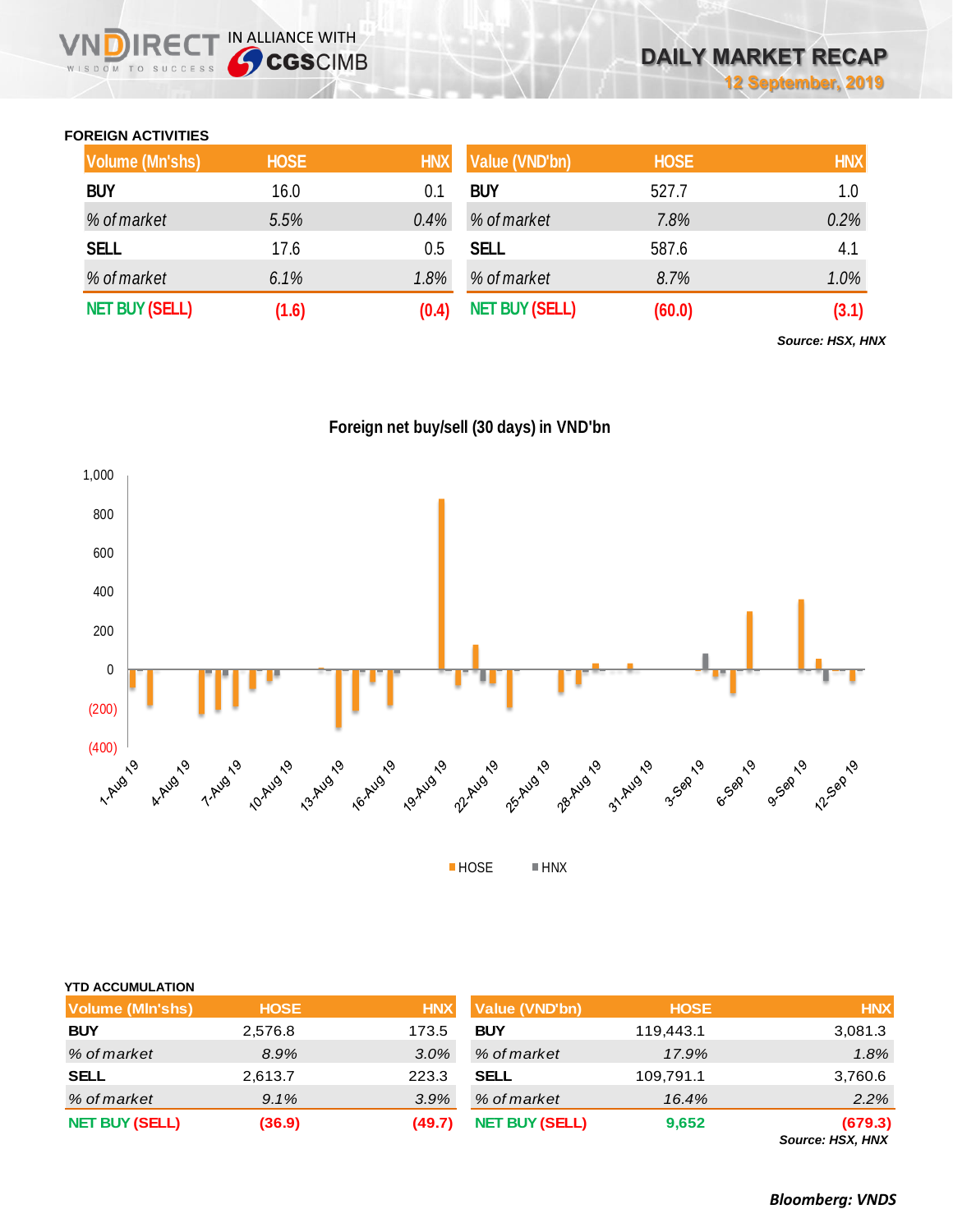#### **FOREIGN ACTIVITIES**

WISDOM TO SUCCESS

ח

|               |                               | <b>HOSE</b> |         |       |               | <b>HNX</b>                                     |              |        |         |       |        |  |
|---------------|-------------------------------|-------------|---------|-------|---------------|------------------------------------------------|--------------|--------|---------|-------|--------|--|
|               | Top buy by foreigners (value) |             |         |       | <b>VND'bn</b> | <b>VND'bn</b><br>Top buy by foreigners (value) |              |        |         |       |        |  |
| <b>Ticker</b> | $%$ chg<br>Chg<br>Last        |             |         | Value | <b>Index</b>  | Ticker                                         | Last         | Chg    | %chg    | Value | Index  |  |
|               | <b>Price</b>                  |             |         |       | impact        |                                                | <b>Price</b> |        |         |       | impact |  |
| <b>HPG</b>    | 22,550                        | 500         | 2.27    | 76.4  | 0.408         | <b>SHB</b>                                     | 6,200        | 0      | 0.00    | 0.4   | 0.000  |  |
| <b>VCB</b>    | 79,500                        | 1,300       | 1.66    | 22.6  | 1.424         | <b>PVI</b>                                     | 33,900       | 200    | 0.59    | 0.1   | 0.000  |  |
| <b>VNM</b>    | 122,000                       | $-100$      | $-0.08$ | 14.3  | $-0.051$      | EID                                            | 15,700       | 200    | 1.29    | 0.1   | 0.000  |  |
| <b>VJC</b>    | 137,000                       | 3,400       | 2.54    | 13.6  | 0.544         | <b>BVS</b>                                     | 10,500       | $-100$ | $-0.94$ | 0.1   | 0.000  |  |
| VIC           | 121,500                       | 0           | 0.00    | 11.0  | 0.000         | <b>HAD</b>                                     | 22,000       | $-500$ | $-2.22$ | 0.1   | 0.000  |  |

IRECT IN ALLIANCE WITH

|               | <b>HNX</b>                    |        |         |       |              |  |  |  |  |  |  |  |  |
|---------------|-------------------------------|--------|---------|-------|--------------|--|--|--|--|--|--|--|--|
|               | Top buy by foreigners (value) |        |         |       |              |  |  |  |  |  |  |  |  |
| <b>Ticker</b> | Last                          | Chg    | %chq    | Value | <b>Index</b> |  |  |  |  |  |  |  |  |
|               | <b>Price</b>                  |        |         |       | impact       |  |  |  |  |  |  |  |  |
| <b>SHB</b>    | 6,200                         | 0      | 0.00    | 0.4   | 0.000        |  |  |  |  |  |  |  |  |
| <b>PVI</b>    | 33,900                        | 200    | 0.59    | 0.1   | 0.000        |  |  |  |  |  |  |  |  |
| EID           | 15,700                        | 200    | 1.29    | 0.1   | 0.000        |  |  |  |  |  |  |  |  |
| <b>BVS</b>    | 10,500                        | $-100$ | $-0.94$ | 0.1   | 0.000        |  |  |  |  |  |  |  |  |
| <b>HAD</b>    | 22,000                        | -500   | $-2.22$ | 0.1   | 0.000        |  |  |  |  |  |  |  |  |

|               | Top sell by foreigners (value) |        |         |       | <b>VND'bn</b>          | <b>VND'bn</b><br>Top sell by foreigners (value) |                      |          |         |       |                        |
|---------------|--------------------------------|--------|---------|-------|------------------------|-------------------------------------------------|----------------------|----------|---------|-------|------------------------|
| <b>Ticker</b> | Last<br><b>Price</b>           | Chg    | %chg    | Value | <b>Index</b><br>impact | <b>Ticker</b>                                   | Last<br><b>Price</b> | Chg      | %chg    | Value | <b>Index</b><br>impact |
| <b>VNM</b>    | 122.000                        | $-100$ | $-0.08$ | 57.0  | $-0.051$               | <b>SHS</b>                                      | 6.700                | $-100$   | $-1.47$ | 2.1   | 0.000                  |
| <b>VCB</b>    | 79,500                         | 1,300  | 1.66    | 37.5  | 1.424                  | <b>DTD</b>                                      | 15,400               | 1.400    | 10.00   | 1.3   | 0.000                  |
| <b>VRE</b>    | 33,950                         | 0      | 0.00    | 18.2  | 0.000                  | <b>DGC</b>                                      | 25,700               | $-1,200$ | $-4.46$ | 0.3   | 0.000                  |
| <b>VHM</b>    | 86,900                         | 600    | 0.70    | 17.3  | 0.593                  | <b>PVG</b>                                      | 6,700                | $-100$   | $-1.47$ | 0.3   | 0.000                  |
| <b>HPG</b>    | 22,550                         | 500    | 2.27    | 16.6  | 0.408                  | <b>BAX</b>                                      | 54,800               | 3,900    | 7.66    | 0.1   | 0.000                  |

|                 | Top net buy by foreigners (value) |       |         |       | <b>VND'bn</b>   | <b>VND'bn</b><br>Top net buy by foreigners (value) |                      |        |         |       |                        |
|-----------------|-----------------------------------|-------|---------|-------|-----------------|----------------------------------------------------|----------------------|--------|---------|-------|------------------------|
| <b>Ticker</b>   | Last<br><b>Price</b>              | Chg   | $%$ chq | Value | Index<br>impact | Ticker                                             | Last<br><b>Price</b> | Chg    | %chg    | Value | <b>Index</b><br>impact |
| <b>HPG</b>      | 22,550                            | 500   | 2.27    | 59.8  | 0.408           | <b>SHB</b>                                         | 6.200                | 0      | 0.00    | 0.4   | 0.000                  |
| <b>VJC</b>      | 137,000                           | 3,400 | 2.54    | 12.5  | 0.544           | <b>PVI</b>                                         | 33,900               | 200    | 0.59    | 0.1   | 0.000                  |
| <b>BID</b>      | 38,650                            | 450   | 1.18    | 9.1   | 0.454           | <b>EID</b>                                         | 15.700               | 200    | 1.29    | 0.1   | 0.000                  |
| PC <sub>1</sub> | 21,100                            | 750   | 3.69    | 6.7   | 0.035           | <b>BVS</b>                                         | 10,500               | $-100$ | $-0.94$ | 0.1   | 0.000                  |
| E1VFVN30        | 14.810                            | 110   | 0.75    | 4.9   | 0.000           | <b>HAD</b>                                         | 22,000               | $-500$ | $-2.22$ | 0.1   | 0.000                  |

|               | Top net sell by foreigners (value) |          |         |         | <b>VND'bn</b>   | Top net sell by foreigners (value) | <b>VND'bn</b>        |          |         |         |                        |
|---------------|------------------------------------|----------|---------|---------|-----------------|------------------------------------|----------------------|----------|---------|---------|------------------------|
| <b>Ticker</b> | Last<br><b>Price</b>               | Chg      | $%$ chg | Value   | Index<br>impact | Ticker                             | Last<br><b>Price</b> | Chg      | %chg    | Value   | <b>Index</b><br>impact |
| <b>VNM</b>    | 122.000                            | $-100$   | $-0.08$ | $-42.7$ | $-0.051$        | <b>SHS</b>                         | 6.700                | $-100$   | -1.47   | $-2.10$ | 0.000                  |
| <b>VCB</b>    | 79.500                             | 1,300    | 1.66    | $-14.9$ | 1.424           | <b>DTD</b>                         | 15,400               | 1,400    | 10.00   | $-1.32$ | 0.000                  |
| <b>MSN</b>    | 76.800                             | $-1.200$ | $-1.54$ | $-14.8$ | $-0.414$        | <b>DGC</b>                         | 25.700               | $-1.200$ | $-4.46$ | $-0.30$ | 0.000                  |
| <b>VHM</b>    | 86,900                             | 600      | 0.70    | $-11.5$ | 0.593           | <b>PVG</b>                         | 6,700                | $-100$   | $-1.47$ | $-0.26$ | 0.000                  |
| <b>VRE</b>    | 33,950                             | 0        | 0.00    | $-10.1$ | 0.000           | <b>BAX</b>                         | 54,800               | 3,900    | 7.66    | $-0.05$ | 0.000                  |

*12-Sep-19*

*Source: Bloomberg, HOSE, HNX*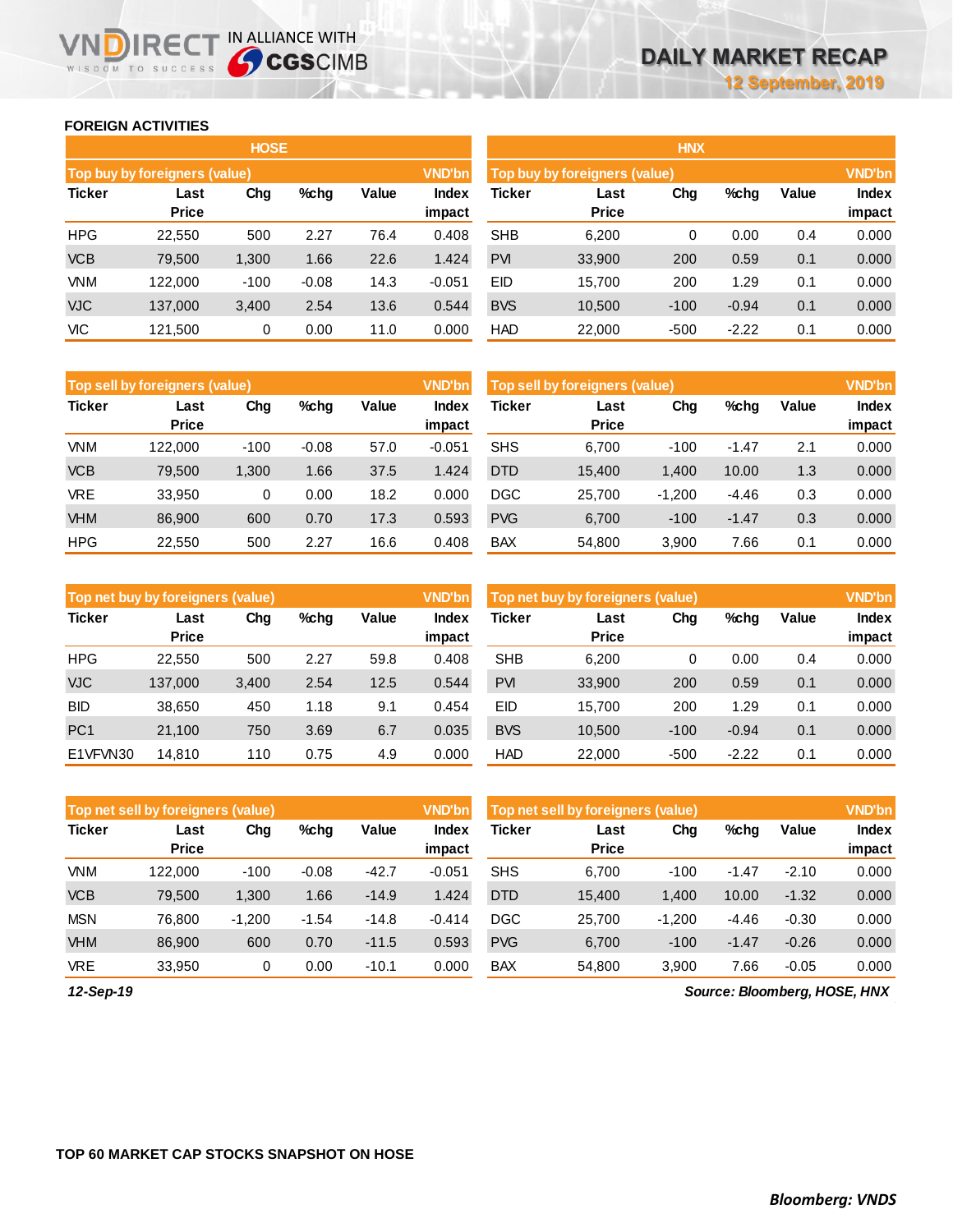| WISDOM TO SUCCESS      |                   | <b>Sy CGS</b> CIMB |                    |                    |                |                                 |              |              | UAILT MARNET RECAP         |                          |              |              |             |
|------------------------|-------------------|--------------------|--------------------|--------------------|----------------|---------------------------------|--------------|--------------|----------------------------|--------------------------|--------------|--------------|-------------|
|                        |                   |                    |                    |                    |                |                                 |              |              |                            | 12 September, 2019       |              |              |             |
|                        |                   |                    |                    |                    |                |                                 |              |              |                            |                          |              |              |             |
| No. Ticker             | <b>Price</b>      |                    | Price change (%)   |                    |                | Mkt. Cap Outs. Vol. Float ratio |              |              | Avail. Fil Ave. daily vol. | P/E                      | P/B          | <b>ROE</b>   | <b>ROA</b>  |
|                        | <b>VND</b>        | 1M                 | 3M                 | 6M                 | <b>US\$mln</b> | <b>MIn'shs</b>                  | %            |              | $% (30 days-shs)$          | $\pmb{\chi}$             | $\pmb{\chi}$ | $\%$         | $\%$        |
| 1 VIC VM               | 121,500           | 1.3                | 4.7                | 2.4                | 17,517         | 3,346                           | 53.4         | 21.6         | 343,346                    | 73.9                     | 4.9          | 8.3          | 1.7         |
| 2 VCB VM               | 79,500            | 2.3                | 18.7               | 22.7               | 12,705         | 3,709                           | 25.2         | 6.1          | 616,144                    | 16.8                     | 3.9          | 25.6         | 1.6         |
| 3 VHM VM               | 86,900            | 3.2                | 8.6                | $-5.9$             | 12,542         | 3,350                           | 30.3         | 33.9         | 541,048                    | 19.3                     | 6.7          | 57.0         | 16.7        |
| 4 VNM VM               | 122,000           | 1.2                | $-2.6$             | $-12.2$            | 9,154          | 1,741                           | 46.2         | 41.0         | 674,164                    | 22.3                     | 7.5          | 35.0         | 27.6        |
| 5 GAS VM               | 99,300            | $-2.6$<br>$-4.8$   | $-2.2$<br>$-4.7$   | $-2.6$             | 8,189          | 1,914                           | 4.2<br>10.4  | 45.3         | 258,521                    | 16.4                     | 4.3<br>9.6   | 26.9<br>27.1 | 17.7        |
| 6 SAB VM<br>7 BID VM   | 261,200<br>38,650 | 9.3                | 22.7               | 3.7<br>8.9         | 7,217<br>5,693 | 641<br>3,419                    | 4.4          | 36.6<br>26.7 | 27,760<br>1,246,026        | 38.8<br>18.5             | 2.4          | 13.7         | 19.5<br>0.5 |
| 8 MSN VM               | 76,800            | 1.1                | $-9.6$             | $-13.2$            | 3,868          | 1,169                           | 25.8         | 8.7          | 418,006                    | 23.2                     | 2.9          | 15.6         | 5.7         |
| 9 VREVM                | 33,950            | $-4.2$             | $-2.9$             | $-7.5$             | 3,407          | 2,329                           | 100.0        | 16.8         | 1,401,624                  | 32.9                     | 2.8          | 8.8          | 6.3         |
| 10 TCB VM              | 21,950            | 8.4                | 3.1                | $-18.1$            | 3,307          | 3,497                           | 79.7         | 0.0          | 1,926,850                  | 8.7                      | 1.4          | 17.0         | 2.7         |
| 11 CTG VM              | 20,150            | $-1.0$             | $-0.5$             | $-8.8$             | 3,233          | 3,723                           | 35.5         | 0.0          | 2,142,950                  | 13.7                     | 1.0          | 7.8          | 0.5         |
| 12 PLX VM              | 61,500            | $-1.4$             | $-0.5$             | $-0.8$             | 3,156          | 1,191                           | 8.9          | 6.7          | 488,632                    | 18.4                     | 3.6          | 20.1         | 6.2         |
| 13 VJC VM              | 137,000           | 1.9                | 10.9               | 13.7               | 3,092          | 524                             | 51.5         | 10.9         | 685,179                    | 13.9                     | 5.3          | 43.3         | 15.1        |
| 14 HPG VM              | 22,550            | $-4.4$             | $-2.4$             | $-13.4$            | 2,683          | 2,761                           | 52.1         | 11.4         | 5,387,762                  | 8.2                      | 1.4          | 19.9         | 10.3        |
| 15 NVL VM              | 61,700            | 3.0                | 3.0                | $-1.3$             | 2,474          | 930                             | 32.0         | 31.1         | 518,112                    | 17.2                     | 2.8          | 17.8         | 5.0         |
| 16 BVHVM               | 73,900            | $-5.3$             | $-8.0$             | $-22.9$            | 2,232          | 701                             | 27.9         | 23.4         | 123,869                    | 49.1                     | 3.4          | 6.8          | 0.9         |
| 17 MWG VM              | 116,800           | $-0.2$             | 28.8               | 32.0               | 2,228          | 443                             | 87.2         | 0.0          | 842,590                    | 14.8                     | 5.0          | 38.6         | 12.1        |
| 18 VPB VM              | 20,500            | 7.9                | 12.9               | $-4.7$             | 2,170          | 2,457                           | 69.1         | 0.0          | 1,712,456                  | 6.9                      | 1.3          | 20.6         | 2.3         |
| 19 MBB VM              | 23,100            | 5.5                | 12.1               | 2.4                | 2,104          | 2,113                           | 77.3         | 0.0          | 4,274,220                  | 7.2                      | 1.4          | 21.7         | 1.9         |
| 20 HVN VM              | 34,200            | $-13.2$            | $-21.2$            | <b>N/A</b>         | 2,090          | 1,418                           | 2.7          | 20.1         | 510,654                    | 19.6                     | 2.7          | 13.4         | 2.7         |
| 21 FPT VM              | 56,500            | 8.0                | 25.4               | 33.7               | 1,651          | 678                             | 76.4         | 0.0          | 1,777,145                  | 13.0                     | 2.9          | 23.4         | 10.4        |
| 22 POW VM<br>23 HDB VM | 12,400            | $-6.8$             | $-21.3$<br>$-4.1$  | $-24.2$<br>$-16.8$ | 1,251          | 2,342<br>981                    | 88.5         | 34.3<br>5.7  | 1,088,739                  | 15.1                     | 1.2<br>1.6   | 7.8          | 3.2         |
| 24 EIB VM              | 25,700<br>16,800  | $-1.7$<br>$-3.2$   | $-7.4$             | $-5.1$             | 1,086<br>890   | 1,229                           | 72.6<br>94.0 | 0.0          | 1,396,312<br>135,340       | 8.9<br>38.7              | 1.3          | 19.1<br>3.5  | 1.4<br>0.3  |
| 25 BHN VM              | 82,000            | $-12.0$            | $-18.8$            | $-0.4$             | 819            | 232                             | 0.9          | 31.4         | 6,289                      | 37.4                     | 4.2          | 11.7         | 5.5         |
| 26 HNG VM              | 16,950            | $-7.1$             | 10.8               | 13.0               | 810            | 1,109                           | 36.7         | 48.6         | 990,088                    | <b>N/A</b>               | 1.6          | $-13.9$      | $-4.8$      |
| 27 TPB VM              | 22,200            | $-1.8$             | $-11.9$            | 4.7                | 791            | 827                             | 69.8         | 0.0          | 230,994                    | 8.3                      | 1.6          | 21.8         | 1.7         |
| 28 STB VM              | 10,150            | $-1.9$             | $-12.9$            | $-20.1$            | 789            | 1,804                           | 93.9         | 10.8         | 2,723,699                  | 8.4                      | 0.7          | 8.8          | 0.5         |
| 29 PNJ VM              | 80,400            | $-6.2$             | 4.8                | 7.3                | 771            | 223                             | 68.4         | 0.0          | 803,549                    | 17.0                     | 4.4          | 27.9         | 17.8        |
| 30 ROS VM              | 26,700            | $-2.6$             | $-11.3$            | $-20.1$            | 653            | 568                             | 27.0         | 46.4         | 12,811,980                 | 74.4                     | 2.6          | 3.5          | 1.9         |
| 31 KDH VM              | 23,900            | 2.1                | 0.4                | $-1.4$             | 561            | 544                             | 77.1         | 3.1          | 244,766                    | 16.1                     | 1.9          | 11.9         | 7.9         |
| 32 DHG VM              | 89,900            | $-6.4$             | $-19.7$            | $-24.1$            | 506            | 131                             | 5.6          | 45.7         | 22,083                     | 19.5                     | 3.9          | 20.2         | 15.2        |
| 33 REE VM              | 37,150            | 6.8                | 15.4               | 7.1                | 496            | 310                             | 84.4         | 0.0          | 1,025,049                  | 7.1                      | 1.2          | 18.1         | 10.1        |
| 34 GEX VM              | 22,000            | 8.8                | 12.2               | 7.4                | 463            | 488                             | 78.0         | 32.2         | 725,863                    | 9.8                      | 1.8          | 19.1         | 6.1         |
| 35 SSIVM               | 20,850            | $-5.9$             | $-16.1$            | $-27.6$            | 456            | 508                             | 63.2         | 42.4         | 1,240,911                  | 10.4                     | 1.1          | 10.9         | 4.2         |
| 36 SBT VM              | 17,100            | 6.9                | $-0.6$             | $-11.4$            | 387            | 525                             | 28.7         | 94.1         | 1,341,243                  | 31.6                     | 1.5          | 4.9          | 1.9         |
| 37 VGC VM              | 19,550            | 2.9                | $-4.4$             | <b>N/A</b>         | 378            | 448                             | 19.8         | 35.7         | 401,429                    | 14.7                     | 1.3          | 9.1          | 3.4         |
| 38 PDR VM              | 26,700            | $-0.4$             | 7.7                | 16.5               | 377            | 328                             | 37.7         | 41.7         | 803,744                    | 13.6                     | 2.4          | 19.2         | 5.7         |
| 39 DXG VM<br>40 TCH VM | 16,300<br>23,000  | 29.2<br>0.4        | 12.1<br>5.7        | $-16.1$<br>$-0.6$  | 367<br>350     | 514<br>353                      | 77.4<br>50.0 | 3.2<br>42.0  | 1,838,829<br>1,134,716     | 5.5<br>30.6              | 1.3<br>1.8   | 27.0<br>5.9  | 9.2         |
| 41 GMD VM              | 27,100            | $-2.0$             | 4.2                | $-2.2$             | 347            | 297                             | 82.2         | 0.0          | 910,359                    | 14.4                     | 1.3          | 9.4          | 4.4<br>6.1  |
| 42 PPC VM              | 25,000            | $-0.8$             | $-7.4$             | $-2.3$             | 345            | 321                             | 24.6         | 33.6         | 335,428                    | 8.1                      | 1.4          | 17.2         | 13.2        |
| 43 SCS VM              | 158,000           | 0.6                | $-0.6$             | 6.8                | 340            | 50                              | 99.1         | 28.3         | 9,161                      | 20.5                     | 10.6         | 48.6         | 43.6        |
| 44 LGC VM              | 39,000            | $-6.5$             | 39.8               | 10.5               | 324            | 193                             | 0.6          | 4.0          | 1,415                      | 25.5                     | 2.6          | 10.9         | 2.9         |
| 45 PVD VM              | 17,700            | 9.9                | 7.0                | 3.6                | 321            | 421                             | 49.4         | 26.1         | 2,648,207                  | 14.4                     | 0.5          | 4.0          | 2.5         |
| 46 PHR VM              | 55,000            | $-24.1$            | $-3.2$             | 11.9               | 321            | 135                             | 33.0         | 41.4         | 570,067                    | 12.6                     | 2.8          | 21.4         | 11.8        |
| 47 KBC VM              | 15,600            | $-3.4$             | 6.8                | 1.6                | 316            | 470                             | 71.4         | 24.0         | 2,488,665                  | 8.5                      | 0.8          | 9.7          | 5.3         |
| 48 CTD VM              | 94,600            | $-7.3$             | $-10.7$            | $-33.3$            | 311            | 76                              | 67.5         | 0.1          | 53,576                     | 7.0                      | 0.9          | 13.4         | 7.1         |
| 49 NT2 VM              | 25,050            | 1.8                | $-7.6$             | $-15.1$            | 311            | 288                             | 32.1         | 27.1         | 155,051                    | 11.2                     | 1.8          | 16.9         | 7.4         |
| 50 VHC VM              | 77,600            | $-9.0$             | $-11.3$            | $-15.7$            | 309            | 92                              | 37.9         | 65.3         | 141,255                    | 4.1                      | 1.6          | 45.2         | 30.4        |
| 51 NLG VM              | 28,700            | $-2.0$             | 5.8                | 14.2               | 307            | 248                             | 58.7         | 0.0          | 913,349                    | 8.3                      | 1.6          | 19.2         | 8.7         |
| 52 VPI VM              | 41,400            | $-1.5$             | $-1.1$             | 0.1                | 285            | 160                             | 100.0        | 41.7         | 318,205                    | 15.7                     | 2.9          | 20.6         | 8.1         |
| 53 HCM VM              | 21,500            | 7.0                | $-8.3$             | $-26.6$            | 283            | 306                             | 57.4         | 43.9         | 942,286                    | 15.0                     | 1.6          | 11.1         | 6.7         |
| 54 HT1 VM              | 15,500            | 2.6                | $-1.3$             | $-1.3$             | 255            | 382                             | 99.9         | 42.6         | 89,622                     | 9.4                      | 1.1          | 11.7         | 6.0         |
| 55 VCI VM              | 32,300            | $-3.6$             | 1.6                | $-23.1$            | 229            | 164                             | 66.0         | 62.6         | 54,976                     | 6.4                      | 1.4          | 24.7         | 12.7        |
| 56 HPX VM<br>57 CII VM | 26,300            | $-0.8$             | $-1.3$             | 10.7               | 227            | 200                             | 90.3         | 35.2         | 365,966                    | 11.7                     | 2.1          | 19.3         | 6.4         |
| 58 DPM VM              | 20,500<br>12,950  | $-3.8$<br>$-10.1$  | $-10.1$<br>$-26.8$ | $-14.2$<br>$-37.6$ | 219<br>218     | 248<br>391                      | 86.2<br>36.7 | 17.8<br>29.5 | 543,815<br>410,964         | 53.0<br>15.2             | 1.0<br>0.7   | 1.9<br>5.0   | 0.4<br>3.5  |
| 59 PVT VM              | 17,750            | $-3.5$             | 6.9                | 0.9                | 215            | 281                             | 38.0         | 18.6         | 902,450                    | 7.3                      | 1.2          | 17.7         | 6.7         |
| 60 PAN VM              | 28,700            | $-3.7$             | $-2.7$             | $-22.4$            | 210            | 170                             | 58.8         | 3.8          | 19,481                     | 14.7                     | 1.3          | 10.1         | $3.7\,$     |
|                        |                   |                    |                    |                    |                |                                 |              |              |                            | <b>Source: Bloomberg</b> |              | 12 Sep       |             |

**VNDIRECT IN ALLIANCE WITH**